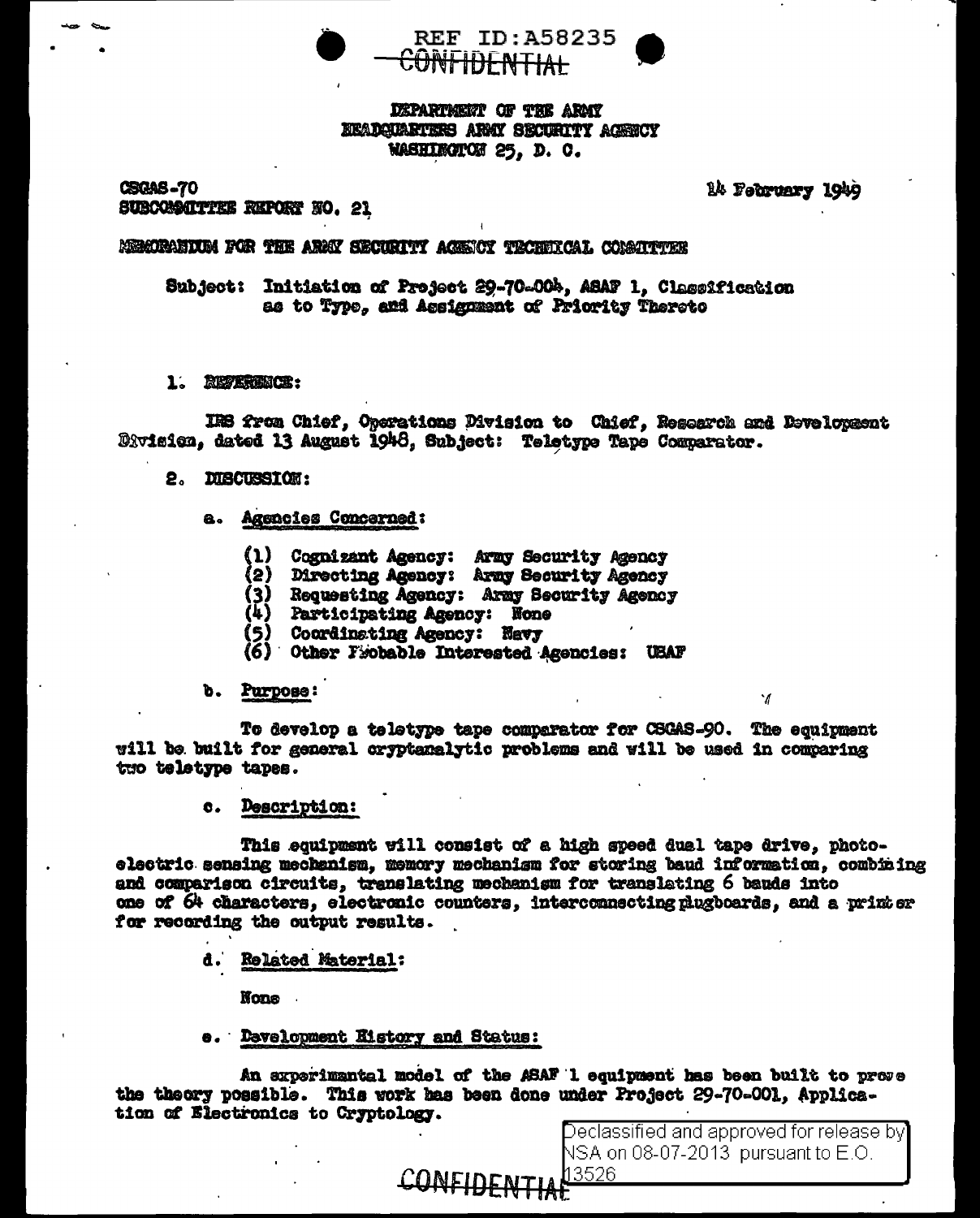

- (1) The proposed development will consist of the following phases:
	-
	- (a) Further research study<br>(b) Continued tests and development of present experimental model.
	- Construction of three service test models.  $\{c\}$
	- (d) Development will be conducted at Army Security Agency.
- (2) Three service test models will be required. The service tests will be conducted by CSGAS-70 and 90.
- (3) The assignment of a 1-C priority to this project is recommended, within the terms of Paragraph  $3a(2)(c)$  of War Department Circular 71. 18 March 1947, because of its intended operational use.
- (4) The estimated cost of this project is \$65,000.
- (5) It is estimated that the development will be initiated upon approval and completed 18 months thereafter.
- Security Classification: g.
	- (1) The equipment will be classified Confidential.
	- (2) This equipment will be considered in the "limited" category.
	- $(3)$  Cryptographic clearance will not be required for personnel concerned in the development.
- 3. RECOMMENDATIONS:

The Subcommittee recommends that Project 29-70-004, ASAF 1. be. established, classified as Development Type, Service Test Type, and assigned a priority of 1-C.

4. EXHIBITS:

Military Characteristics

5. COORDINATION:

Coordination was accomplished with the following agencies:

<del>CONFIDENTIAI</del>

Mavy

**USCRAD** 

LEO ROBEN Chairman, Cryptologic Subcommittee, ASATC

1 Incl. Exhibit "A"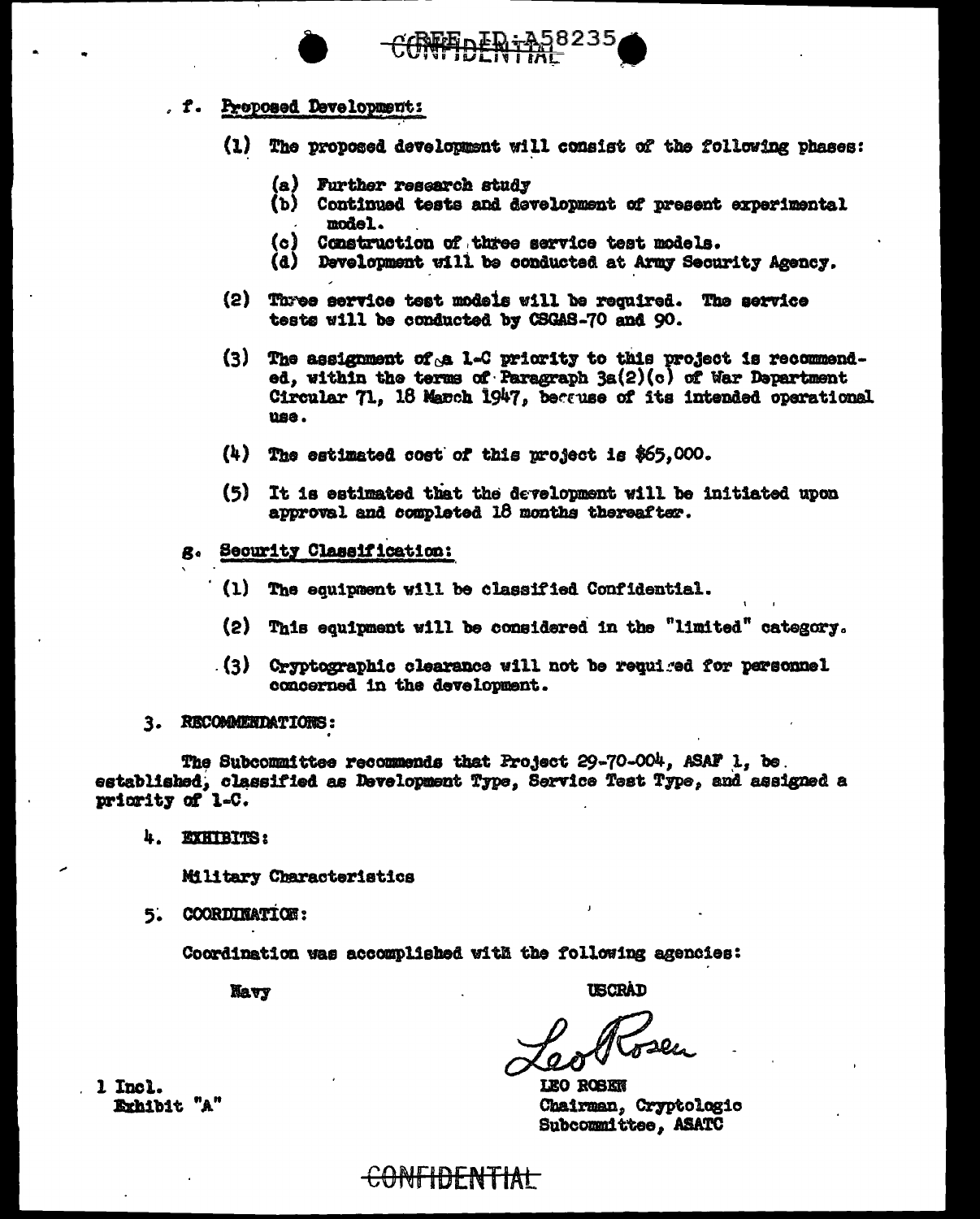RENETITOM AD8235

## **EXHIBIT "A"**

Proposed Military Characteristics for the ASAF 1

I. General Information

## A. Objective (Operational Requirement)

There is a military requirement for a device which will compare and analyze data from teletype tape at a high rate of speed.

**B.** Functional Characteristics

The device shall:

1. Drive two seven level teletype tapes in synchronism, and read the information fromboth tapes by means of photoelectric readers at the rate of 5000 characters per second.

2. Store this information for a length of five characters from each tape.

3. Compare the seored information in various combinations for coincidence or non-coincidence, comparing as individual units or as sums or differences.

4. Provide eleven electronic counters (capacity 0000-9999) for counting the outputs of the coincidence circuits.

5. Provide two  $6/64$  translators for the output of two. and circuits for comparing and analyzing the output of the two translators.

6. Have available a set of switches which will be the equivalent of one level of a comparatively short third tape.

7. Provide a maximum of plugging facilities to increase the versatility of the device.

8. Be capable of utilizing the digital recorder now under development or other rapid means of recording the readings on the counters.

C. Tentative Technical Considerations

1. General:

With the exception of the imput and output mechanisms, the equipment will be completely electronic. A combination of vacuum tubes and thyratrons will be used to make up the tube complement.

<del>UNHDENTIAL</del>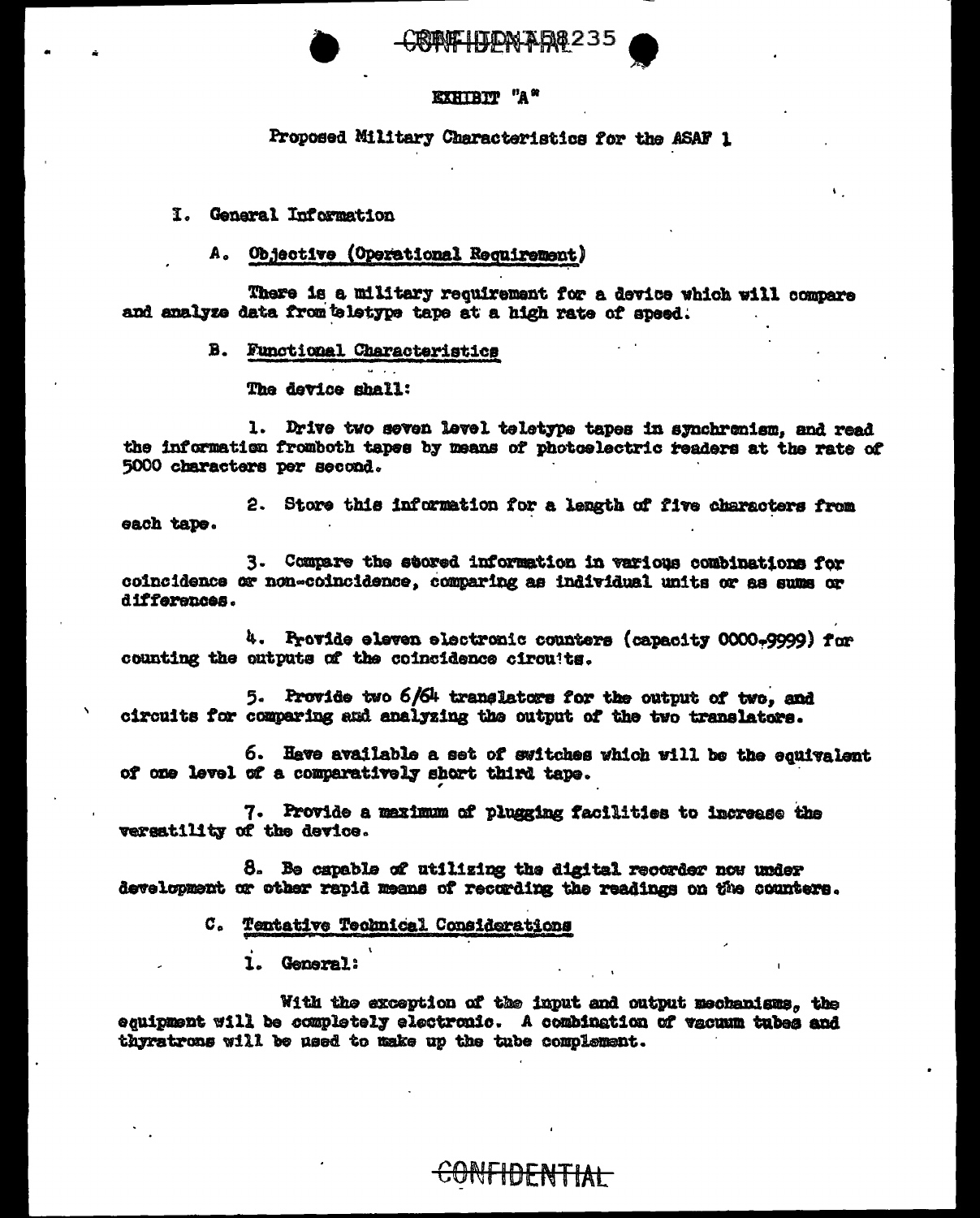



· 2. Input.

The input will be from a mechanical tape drive which is under deTelopment at the present time.

3. Output:

It is proposed that the output be put into the digital recorder which is now under development. For greater versatility an attempt will be made to use IBM recording equipment in the event that a satisfactory digital recorder is not completed.

4. Counters:

The chief technical problem at the pregent time is to develop a satisfactory counter which will have long operational life and be capable of driving the recording methanism.

D. Type of Installation

This equipment will be designed as a fixed installation.

E. Proposed General Location of Equipment

**Headquarters, Army Security Agency.** 

F. Limiting Weight and Volume Factors

. These factors ere not critical; however, the volume should be kept as small as possible.

> G. Desirable Life Expectancy of Equipment with Reasonable Maintenance 5 Years.

II. Performance Requirements

A. Accuracy

The equipment must be 100 $%$  accurate while it is in operation.

B. Breakdown Time

Equipment will be designed so all parts are interchangeable to minimize delays due to breakdowns.

C. Flexibility

See Section I, Paragraph B (7).

III. Operation and Maintenance Considerations

# CONFIDENTiAt